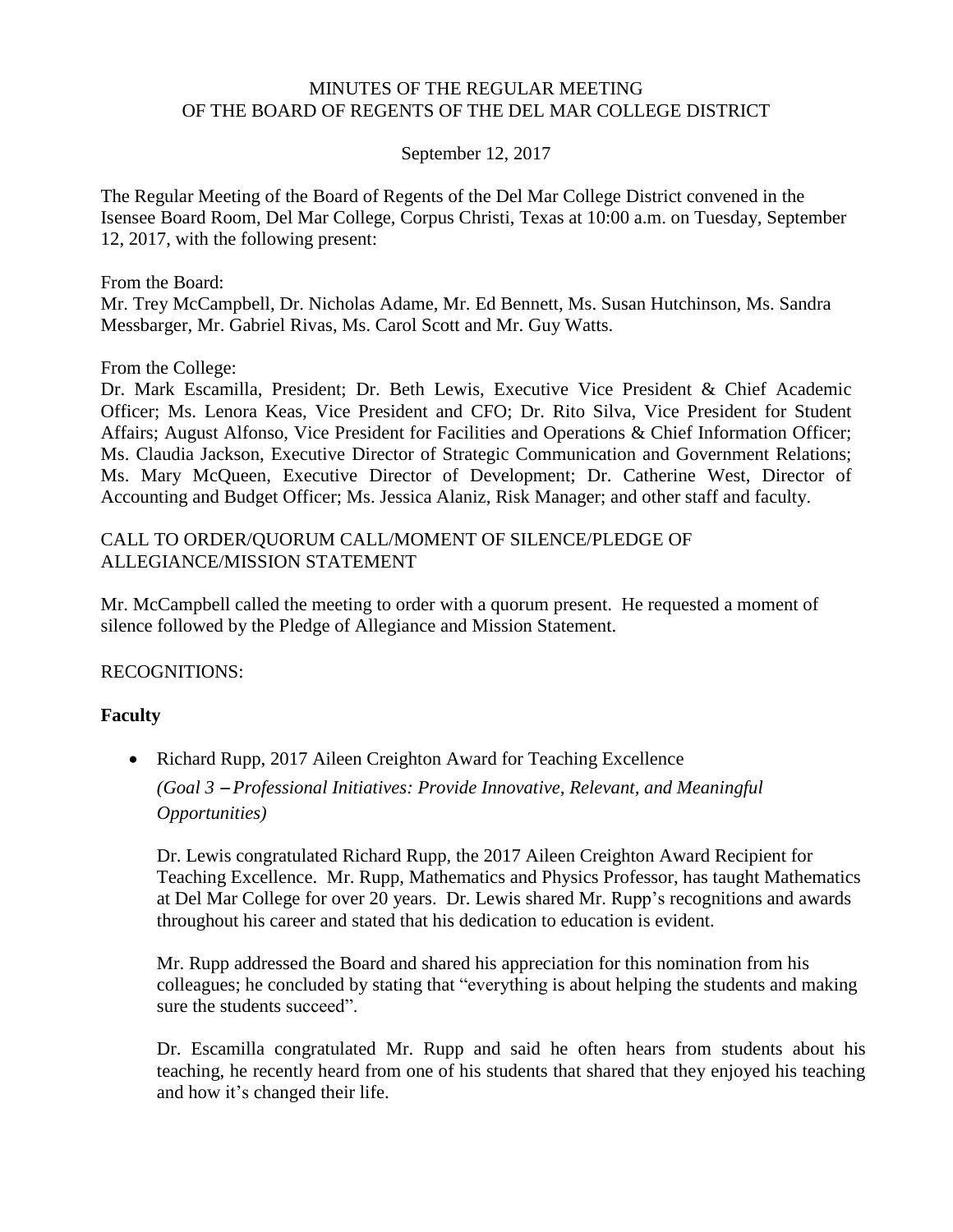### STAFF REPORTS:

 Capital Improvement Program Execution Strategies for the 2014 and 2016 Bond Programs and Update on the Request for Qualifications (RFQ) for Architect/Engineering Services for the New Del Mar College South Side Campus

…………………………………...August Alfonso and Scott Meares (President – AG/CM) *(Goal 7. Resources: Ensure Strong Financial and Operational Capacity)*

Mr. August Alfonso introduced Mr. Scott Meares, President of AG/CM who presented information regarding the 2014 and 2016 Capital Improvement Programs. The following information was provided:

- o Update on the Architect/Engineering Request for Qualifications
- o Bond 2014 Capital Improvement Program Execution Strategy and Timeline
- o Bond 2016 Capital Improvement Program Execution Strategy and Timeline
- o Bond 2014 and 2016 Next Steps

See included Capital [Improvement](http://www.delmar.edu/WorkArea/DownloadAsset.aspx?id=2147486065) Program Presentation..

Dr. Escamilla, Mr. Alfonso and Mr. Meares responded to questions and comments from the Regents throughout the presentation.

• 2013-2014 Write-Offs of Accounts Receivables………………………………Ms. Lenora Keas *(Goal 7. Resources: Ensure Strong Financial and Operational Capacity)*

Ms. Keas reported that as they finalize the 2016 – 2017 budget and close out the previous year, they look back two years at write-offs. These are accounts receivables write-offs that have to do primarily with financial aid. She shared the progress that they have made with write-offs and collections. Last year for 2013-2014 they are writing off \$264,050; as they close out this year's books, 2016-2017, they will look at writing off uncollectible student financial aid or installment loans in the amount of \$203,524. Total financial aid awards for 2013-2014 was \$22,467,347. The 2013-2014 financial aid write-offs of \$153,214 is less than 1% of total financial aid awards. Financial aid adjustments are 75% of the total writeoffs. The total write-offs compared to tuition and fees is also less than 1%. The Board packet includes the details for the Board's review.

Last year the College employed some strategies to work with the students to collect the funds from a variety of ways, including delaying disbursement of financial aid that is above the covered tuition and fees, required counseling, and timely notifications. Much of the fees that need to be collected relate to the students that drop for different reasons.

\_\_\_\_\_\_\_\_\_\_\_\_\_\_\_\_\_\_\_\_\_\_\_\_\_\_\_\_\_\_\_\_\_\_\_\_\_\_\_\_\_\_\_\_\_\_\_\_\_\_\_\_\_\_\_\_\_\_\_\_\_\_\_\_\_\_\_\_\_\_\_\_\_\_\_\_\_\_

Ms. Keas responded to questions from the Regents.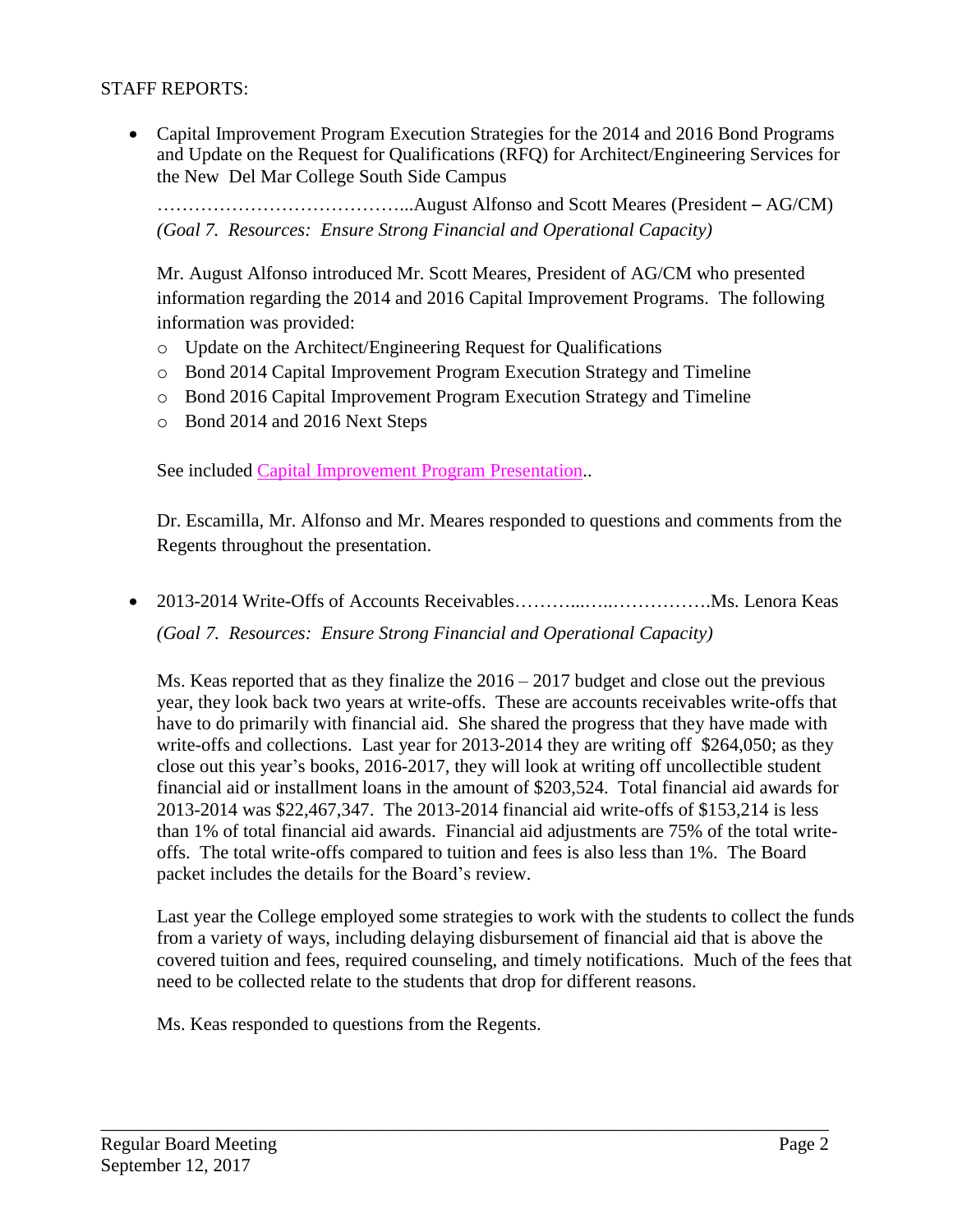• Hurricane Harvey Update *(Goal 7. Resources: Ensure Strong Financial and Operational Capacity)*

Dr. Escamilla reported that the recovery post Hurricane Harvey continues and has many moving parts, including the people. Students continue to trickle in for enrollment and they are working to accommodate them in any way possible. Employees that are receiving these students are also dealing with their own issues and concerns because they have been impacted. They are working intently to take care of the people factor first and foremost. From the facilities standpoint, they are 95% to 98%, with White Library elevators down until possibly the end of September. Disability Services and Student Services are working in conjunction with facilities, and accommodations are being made as necessary. Registration accommodations continue to be made. The Del Mar College Community is doing great things, with many unsung heroes and untold stories. As they consider how the rest of the state was affected, they are in good shape. The more the College can keep operational, the more people's education needs they can take care of.

• 2016-2017 Statistical Profile *(Goal 5. Advocacy: Advance the College Mission Through Effective Governance and Positioning)*

Dr. Escamilla informed the Board that the 2016-2017 Statistical Profile was handed out to each of them and will also be available electronically in the next week or two.

## PENDING BUSINESS:

Status Report on Requested Information *(Goal 5. Advocacy: Advance the College Mission Through Effective Governance and Positioning)*

## CONSENT AGENDA

## Notice to the Public

*The following items are of a routine or administrative nature. The Board of Regents has been furnished with background and support material on each item, and/or it has been discussed at a previous meeting. All items will be acted upon by one vote without being discussed separately unless requested by a Board member or a citizen, in which event the item(s) will immediately be withdrawn for individual consideration in their normal sequence after the items not requiring separate discussion have been acted upon. The remaining items will be adopted by one vote.* CONSENT MOTIONS:

\_\_\_\_\_\_\_\_\_\_\_\_\_\_\_\_\_\_\_\_\_\_\_\_\_\_\_\_\_\_\_\_\_\_\_\_\_\_\_\_\_\_\_\_\_\_\_\_\_\_\_\_\_\_\_\_\_\_\_\_\_\_\_\_\_\_\_\_\_\_\_\_\_\_\_\_\_\_

*(At this point the Board will vote on all motions not removed for individual consideration.)*

## ITEMS FOR DISCUSSION AND POSSIBLE ACTION:

1. Acceptance of Investments for August 2017 *(Goal 7. Resources: Ensure Strong Financial and Operational Capacity)*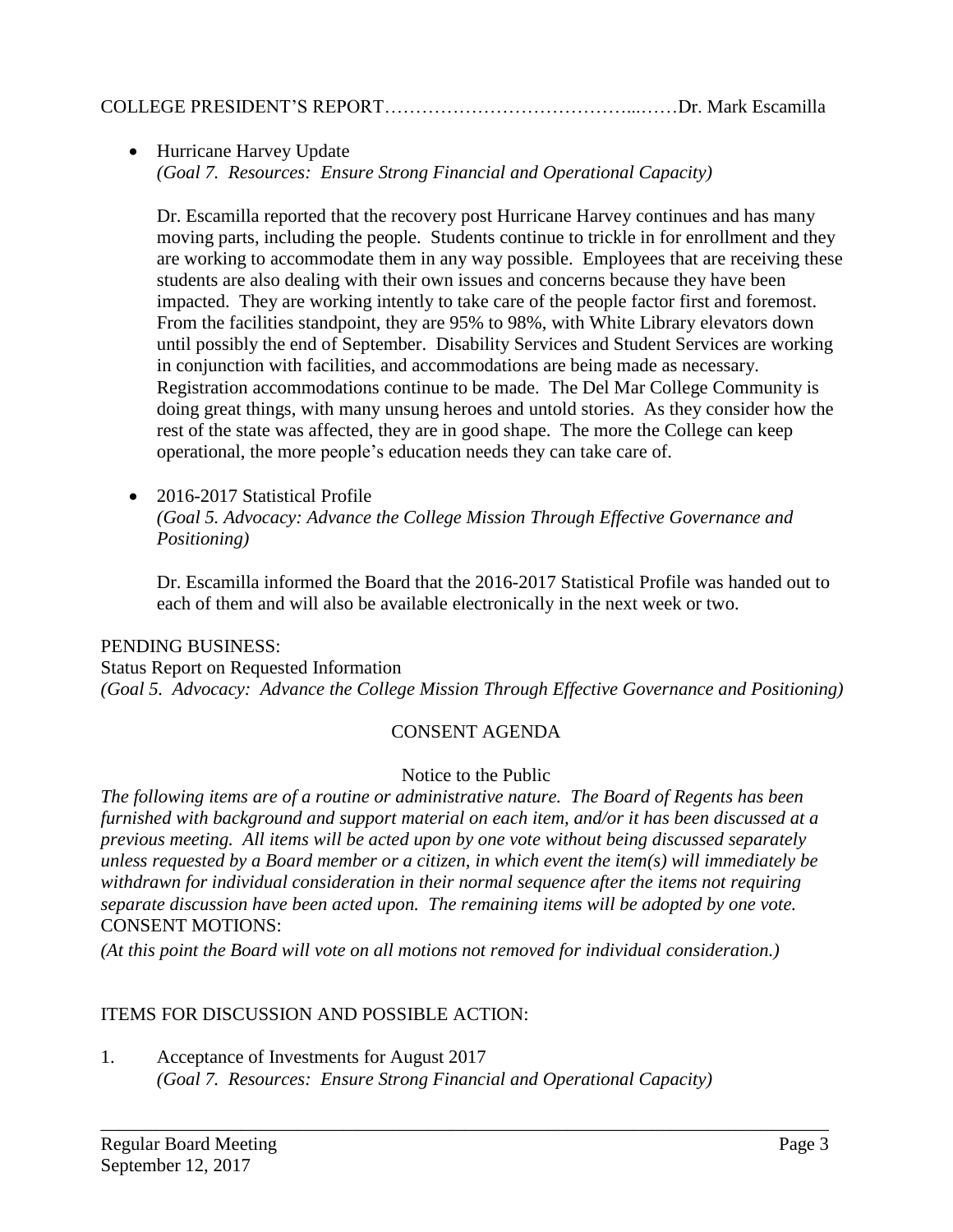2. Acceptance of Financial Statement for July 2017 *(Goal 7. Resources: Ensure Strong Financial and Operational Capacity)*

> Mr. Rivas made a motion to approve the consent agenda items. Ms. Messbarger seconded the motion. There was no further discussion from the Board. There were no public comments. A voice vote was taken and the motion carried unanimously, 8-0, amongst Regents present, with Regents McCampbell, Adame, Bennett, Hutchinson, Messbarger, Rivas, Scott and Watts in favor.

# REGULAR AGENDA

3. Discussion and possible action related to the adopted 2017-2018 Maintenance and Operations Budget and 2017-2018 Debt Service Budget……………..….Ms. Lenora Keas *(Goal 7. Resources: Ensure Strong Financial and Operational Capacity)*

Ms. Keas explained that this item was added in case there was an action item coming out of the morning's Workshop providing further information to the Board on the adopted budget. There was no item and no need for action.

4. Discussion and possible action related to the Order of the Board of Regents of the Del Mar College District: Tax Rates for 2017-2018…………………...…..Ms. Lenora Keas *(Goal 7. Resources: Ensure Strong Financial and Operational Capacity)*

Mr. McCampbell reminded the Board that due to Hurricane Harvey one of the Public Hearings on the Tax Rate was rescheduled but they are within the regulatory time to pass the tax rate.

Ms. Keas stated that they are presenting the tax rate proposal for the 2017-2018 budget year. They are proposing a budget of \$51,459,964 and a tax rate of \$0.205700 per \$100 of valuation. The debt service obligation is \$13,328,801 and the debt service tax rate is \$0.053463 per \$100 of valuation. The combined proposed tax rate is \$0.259163 per \$100 of valuation. The average taxable value of a home in the District is \$157,866 and this resulting combined tax rate would be an additional tax of \$20.64.

Mr. Augustin Rivera, Jr., read the Order of the Board of Regents of the Del Mar College Tax Rate 2017-2018.

> Ms. Scott made a motion to adopt the proposed tax rate. Ms. Messbarger seconded the motion. There was no further discussion from the Board.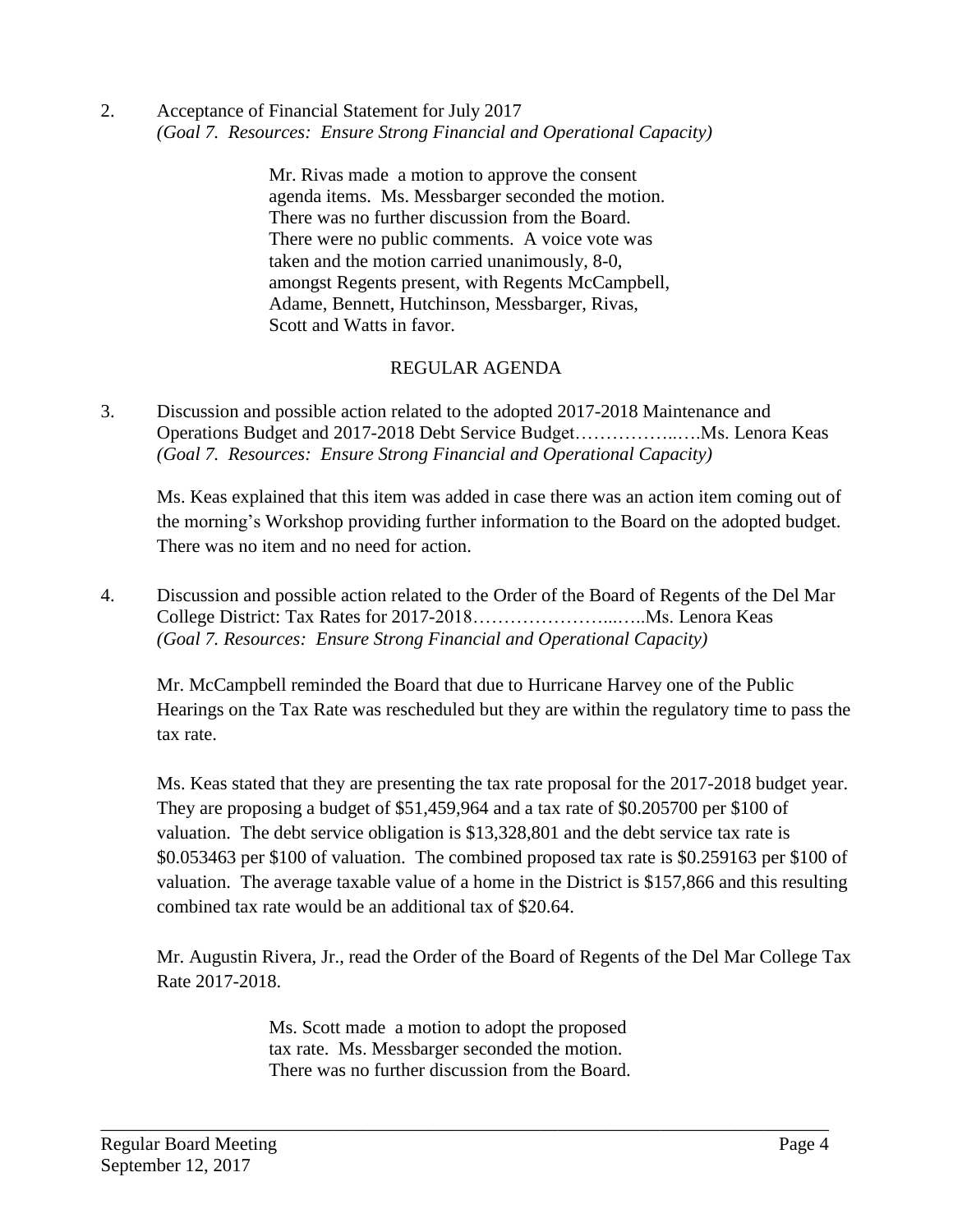There were no public comments. A roll-call vote was taken and the motion carried, 7-1, with Regents McCampbell, Adame, Bennett, Hutchinson, Messbarger, Rivas, and Scott in favor, Mr. Watts was opposed.

5. Discussion and possible action related to the Order of the Board of Regents of the Del Mar College District: 2017-2018 Tax Levy of \$0.259163 per \$100 of taxable value for the Del Mar College District………..……………….…………………Ms. Lenora Keas *(Goal 7. Resources: Ensure Strong Financial and Operational Capacity)*

Ms. Keas referred the Board to the Order for their consideration.

Mr. Rivera read the Order of the Tax Levy for 2017 of the Del Mar College District.

Ms. Messbarger made a motion to approve the tax levy. Mr. Rivas seconded the motion. There was no further discussion from the Board. There were no public comments. A roll-call vote was taken and the motion carried, 7-1, with Regents McCampbell, Adame, Bennett, Hutchinson, Messbarger, Rivas, and Scott in favor, Mr. Watts was opposed.

6. Discussion and possible action related to the Resolution of the Board of Regents of the Del Mar College District: 2017-2018 Tax Exemptions………………..Ms. Lenora Keas *(Goal 7. Resources: Ensure Strong Financial and Operational Capacity)*

Ms. Keas stated that the Del Mar College Board of Regents must annually approve individuals and organizations that will be granted specific tax exemptions. Traditionally the College has provided the following tax exemptions:

- 1. Homestead Exemption: \$5,000
- 2. Persons 65 Years and Older: \$50,000
- 3. Qualified Disabled Veterans: Statutory Exemption
- 4. Persons under 65, qualified for disability benefits: \$50,000
- 5. Qualified, Charitable Organizations: Statutory Exemption

Mr. Rivera read the Resolution of the Board of Regents of the Del Mar College District.

Mr. Watts made a motion to approve the tax exemptions. Ms. Scott seconded the motion. There was no further discussion from the Board. There were no public comments. A roll-call vote was taken and the motion carried unanimously, 8-0, amongst Regents present, with Regents McCampbell, Adame, Bennett, Hutchinson, Messbarger, Rivas, and Scott in favor, Mr. Watts was opposed.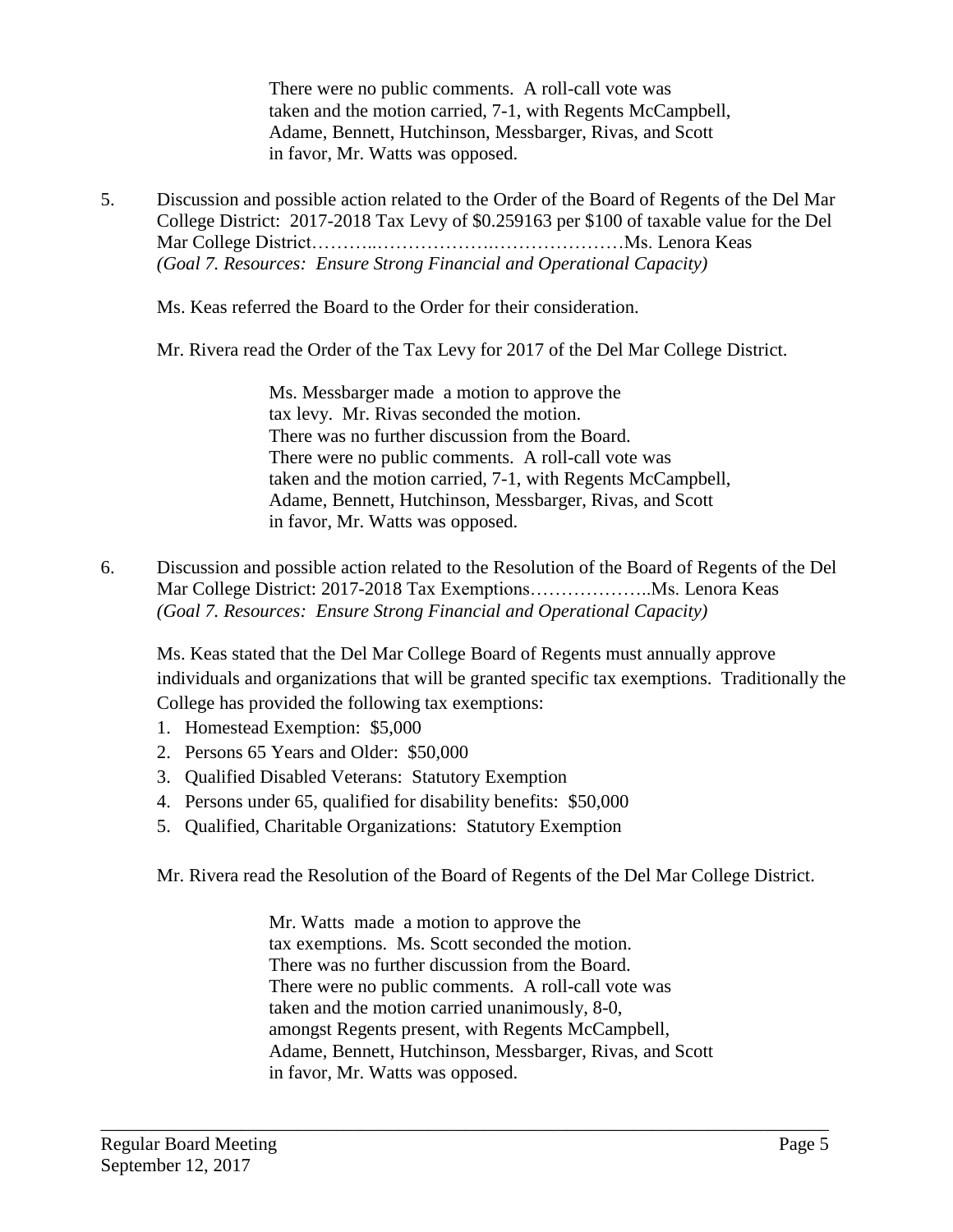Mr. Watts left the meeting at 1:52 p.m.

7. Discussion and possible action related to the appointment of a representative to the Nueces County Appraisal District Board of Directors……...……Mr. Augustin Rivera, Jr. *(Goal 6. Partnerships: Expand Opportunities for Mutually Beneficial Alliances)*

Mr. Rivera discussed the proposed notice announcing a vacancy for a position on the Nueces County Appraisal District Board of Directors. He explained that in 2014 the Texas Legislature passed new legislation that allowed for Del Mar College to appoint a single representative to the Board of the Nueces County Appraisal District. The term began January 1, 2014; it's a two year appointment. The original appointee by the Board was Mr. Eugene Bouligny and the Board reappointed him again for the 2016-2017 term. After four years of dedicated service to the College, Mr. Bouligny announced that he is not seeking reappointment. It is the time of year for the Board to consider appointing someone to the Nueces County Appraisal Board.

Mr. Rivera reviewed the proposed timeline and responded to questions from the Board.

8. Discussion and possible action related to proposed Fourth Resolution of Censure of Regent Guy Watts ……….…………………………………………Mr. Trey McCampbell *(Goal 5. Advocacy: Advance the College Mission Through Effective Governance and Positioning)*

Mr. McCampbell reminded the Board that throughout the last several months they have gone through the process of hearing a fourth incident of an ethics violation, they went through the process and conducted an investigation and at the last meeting directed Counsel to prepare a resolution based on the results of the investigation.

Mr. Rivera passed out the proposed Fourth Resolution of Censure of Regent Guy L. Watts to the Board. He stated that as directed at the last Board Meeting following the presentation and the last investigation report into the unethical conduct of Regent Guy Watts, the Board voted to accept the Report of Investigation of August  $8<sup>th</sup>$  as well as the findings and conclusions. The Board further directed him to prepare a proposed Fourth Resolution of Censure for Regent Guy Watts. He provided time for the Regents to review the proposed Resolution.

Mr. Rivera read aloud the proposed Fourth Resolution of Censure of Regent Guy Watts for record purposes and for everyone's edification. See included Proposed Fourth [Resolution](http://www.delmar.edu/WorkArea/DownloadAsset.aspx?id=2147486053) of [Censure.](http://www.delmar.edu/WorkArea/DownloadAsset.aspx?id=2147486053) Mr. Rivera advised the Board that the extensive report will be attached to the Resolution.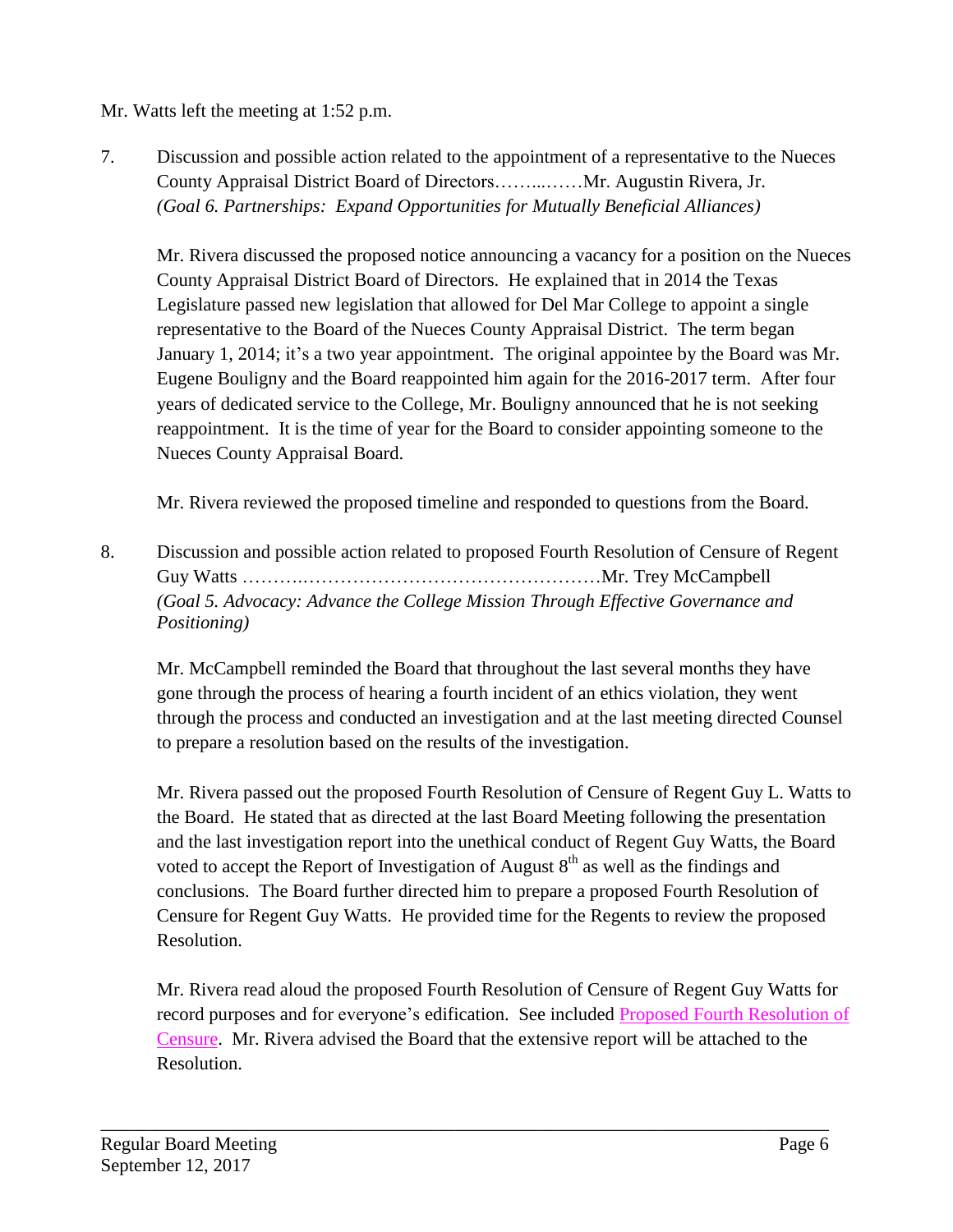Mr. Rivera responded to questions from the Regents.

Ms. Messbarger made a motion to approve the Fourth Resolution of Censure. Ms. Scott seconded the motion. There was no further discussion from the Board.

Mr. Jack Gordy made a public comment opposing the censure.

Mr. McCampbell stated for the record that the Board understands people have a right to public comment but they have to act when a Regent violates their bylaws.

> There were no public comments. A roll-call vote was taken and the motion carried 6-1, with Regents McCampbell, Adame, Hutchinson, Messbarger, Rivas, and Scott in favor, Mr. Bennett was opposed.

GENERAL PUBLIC COMMENTS (Non-Agenda Items) – 3-minute time limit

- Mr. Jack Gordy: General public comment relating to his request that bylaws change and any complaint should be in writing.
- Dr. James Klein: General public comment regarding the Coastal Bend Social Forum with Morris Dees as their guest speaker.
- 9. CLOSED SESSION pursuant to:
	- A. **TEX. GOV'T. CODE § 551.071**: (Consultation with legal counsel), regarding pending or contemplated litigation, or a settlement offer, with possible discussion and action in open session; and, the seeking of legal advice from counsel on pending legal or contemplated matters or claims, with possible discussion and action in open session; and,
	- B. **TEX. GOV'T CODE § 551.074(a)(1)**: (Personnel Matters), regarding the employment, evaluation, reassignment, duties, discipline, or dismissal of a public officer or employee; including 1.) Annual Evaluation of College President and President's Contract, with possible discussion and action in open session; and, 2.) Review of Regent's Duties, Responsibilities and Statement of Ethics (Regent Watts) and potential Board action for violation of Regent's Duties and Responsibilities.

The Board went into Closed Session at 2:15 p.m.

The Board reconvened in Open Session at 3:46 p.m.

With respect to the President's contract, Ms. Scott made a motion to renew the President's contract effective September 1, 2017, with some benefits and allowances